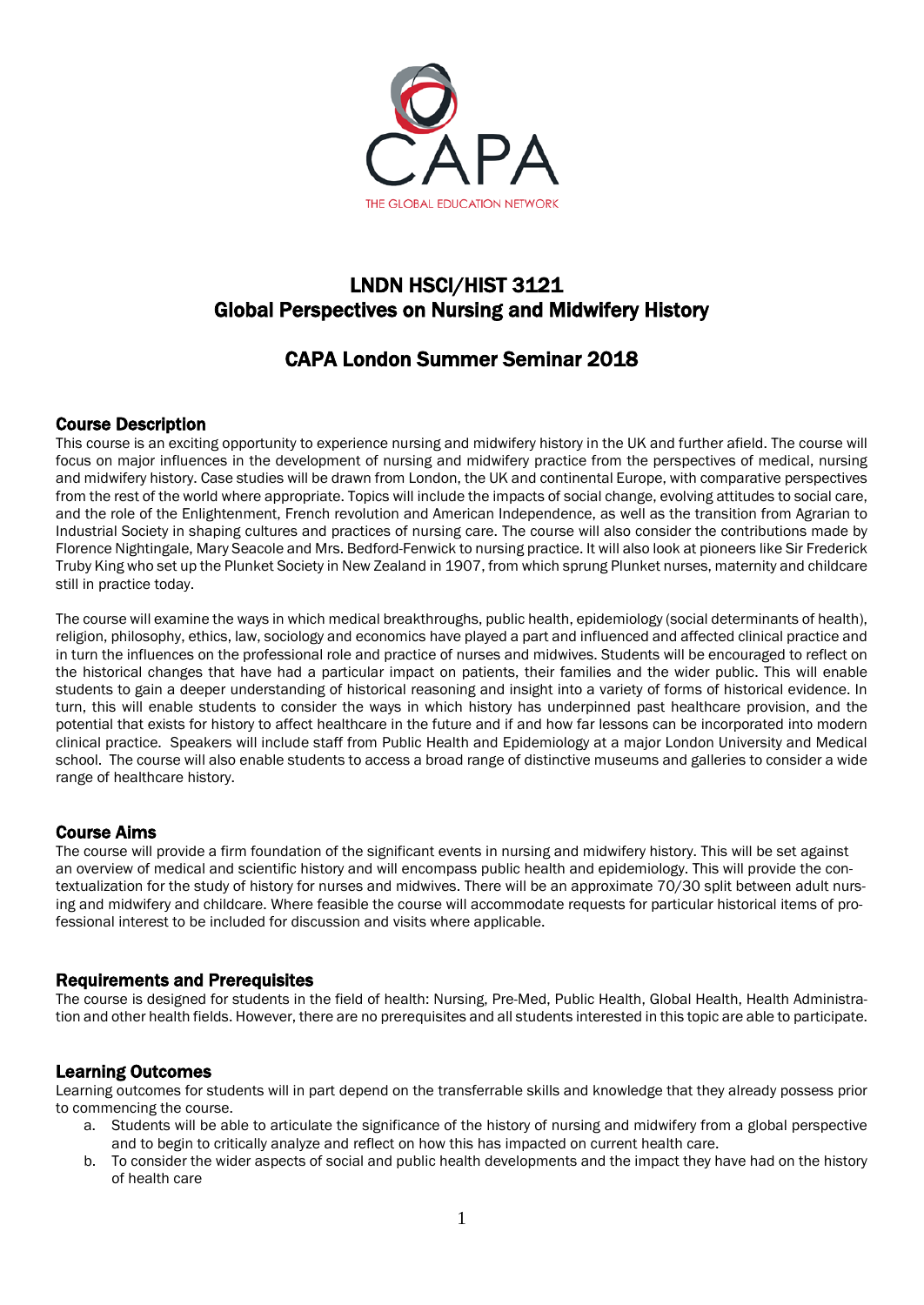- c. To build on the knowledge, experience and interests that the students bring to the course, to provide students with a wider perspective on historical perspective and the interpretation of historical research.
- d. Students will demonstrate the ability to give a clear verbal account to their peers and answer any questions on their work.
- e. Students will be able to analyze and synthesize a variety of course material and bring it to a coherent conclusion.
- f. Students will increase their knowledge and understanding of the major influences of history that underpin current nursing practice from a global perspective.

Along with the successful fulfilment of these outcomes, it is expected that students will have a firm foundation with a considerably raised interest, knowledge and awareness of the history of healthcare and to place the students on a trajectory for further study in this area.

#### Developmental Outcomes

Students should demonstrate: responsibility & accountability, independence & interdependence, goal orientation, self-confidence, resilience, appreciation of differences. Professional behavior at hospital /museum site visits.

## Class Methodology

The main methodological approach used in this course will be a mixture of lectures, seminars, discussion and reflective opportunities including integration of site visits and field studies.

## Field Components

CAPA provides the unique opportunity to learn about the city through direct, guided experience. Participation in field activities for this course is required. Students will actively explore the Global City in which they are currently living. Furthermore, they will have the chance to collect useful information that will be an invaluable resource for the essays/papers/projects assigned in this course.

## The assigned field component(s) are:

Field components listed in the syllabus are provisional as the program will take advantage of students' interests and opportunities to engage with course themes as they appear.

Indicative List of Field Studies may include: The Florence Nightingale Museum: [www.florence-nightingale.co.uk](http://www.florence-nightingale.co.uk/) Gordon Museum of Pathology – Kings College London / Guy's Hospital, London. <http://www.kcl.ac.uk/gordon/index.aspx> British Museum. [www.britishmuseum.org](http://www.britishmuseum.org/) Worshipful Society of Apothecaries of London[. www.apothecaries.org](http://www.apothecaries.org/) Medical History Tours[. www.medicalhistorytours](http://www.medicalhistorytours/) Discover Medical London. [www.discovermedicallondon.com](http://www.discovermedicallondon.com/) The Foundling Hospital [www.thefoundlingmuseum.org.uk](http://www.thefoundlingmuseum.org.uk/) Old Operating Theatre Museum & Herb Garret [www.oldoperatingtheatre.com](http://www.oldoperatingtheatre.com/)

Students are also strongly encouraged to participate in co-curricular program activities. Relevant "My Global City" events and activities, or other optional activities (such as LSE Public lectures etc), will vary from semester to semester.

#### Descriptor Alpha UK US GPA<br>Excellent A 75+ 93+ 4.0 Excellent  $\frac{A}{B+}$ 75+ 70-74 93+ 90-92 4.0 3.7 Good B B-66-69 63-65 60-62 87-89 83-86 80-82 3.3 3.0 2.7 Average C+ C 56-59 53-55 77-79 73-76 2.3 2.0 Below Average Poor C- $D+$ D 50-52 46-49 40-45 70-72 67-69 60-66 1.7 1.3 0.7 1.0 Fail | F | <40 | <60 | 0

#### Assessment/Grading Policy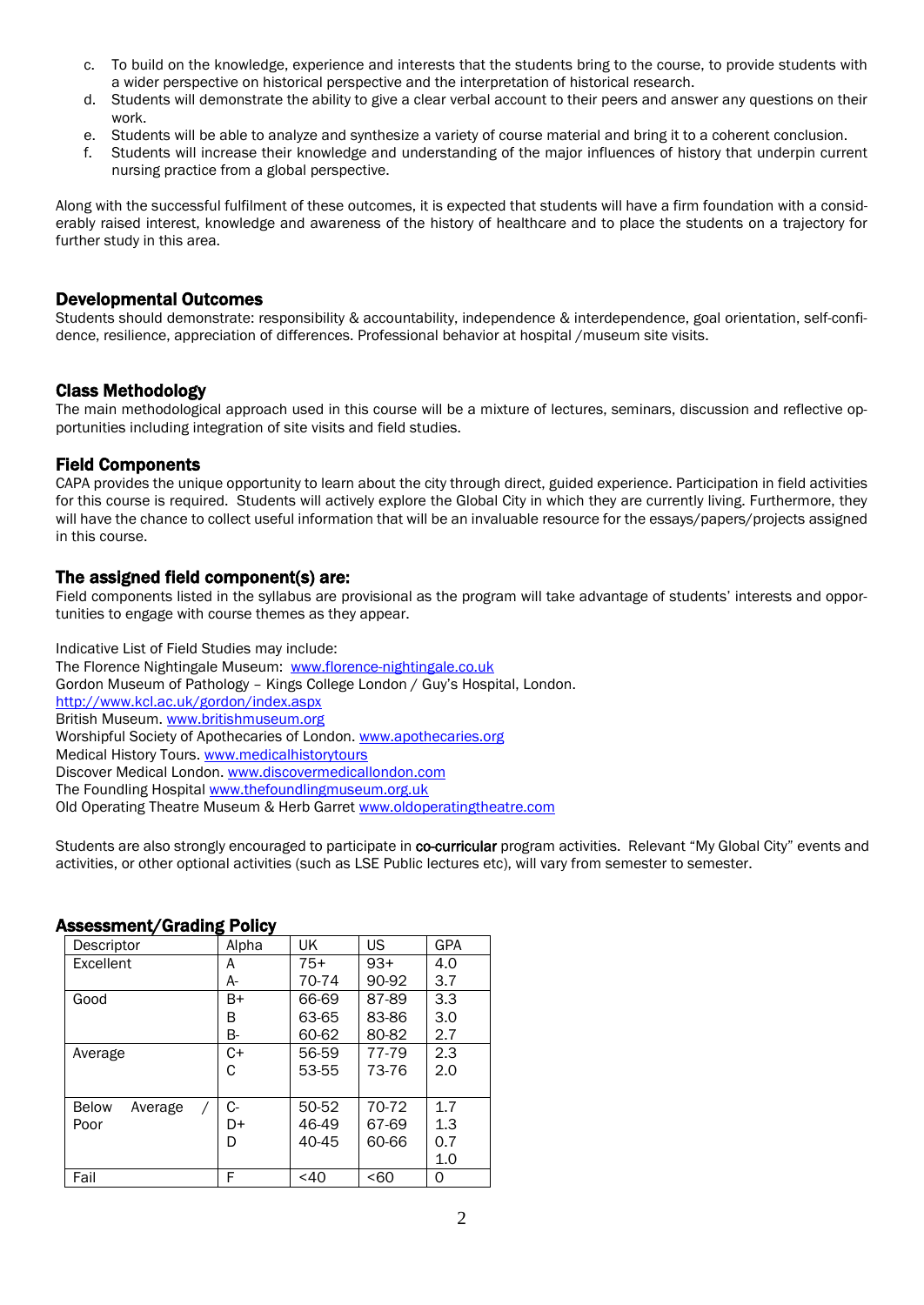## Grade Breakdown and Assessment of Learning Outcomes

| <b>Assessment Task</b>                               | <b>Grade %</b> | <b>Learning Outcomes</b> | Due Date  |
|------------------------------------------------------|----------------|--------------------------|-----------|
| <b>Seminar Participation and Feedback</b>            | 10%            | lall                     | Weekly    |
| <b>Oral Presentation</b>                             | 10%            | all                      | Week 3    |
| $\vert$ 1 X 15-20 min. group presentation            |                |                          |           |
| Field Study / Seminar Feedback Exercises (x2, 5%+5%) | 10%            | all                      | Wks 1 & 2 |
| <b>Research Paper</b>                                | 40%            | a, b, c, e, f.           | Week 4    |
| <b>Final Exam</b>                                    | 30%            | lall                     | Week 4    |

#### **Assignments** Essay 5000 words. (40%)

The students will undertake an investigation into an historical figure or event of their choice on which to explore and then focus on a particular area of healthcare. This could be in clinical practice, research or management or the wider issues of public health. This should enable the student to increase their knowledge and understanding of the major influences of history that underpin current practice. Educational outcome of essay will be that the student can analyze and synthesize material and bring to a coherent conclusion.

#### Oral presentation (10%)

Individual in-class presentations of 10-15 minutes duration will highlight the main thematic foci and progress towards the research paper assignment. They will also give students the opportunity to receive feedback from the instructor and peers, enabling them further to develop their work and interest in nursing history. Educational outcome of the presentation will be that the student can demonstrate the ability to give a clear verbal account to their peers and answer any questions on their work.

#### Field Study / Seminar Feedback: 10% (5% + 5%)

These two short assignments will provide cumulative evidence of the ability to search and find information from a variety of sources and provide feedback on the field studies for the course.

#### Exam (30%) 2 hours

Short question and answer paper (unseen). This will examine the broader content of the course. Educational outcome of short answer exam paper will be that the student can demonstrate a broad range of knowledge relating to nursing history.

#### Dress Code

Flip-flops, sleeveless shirts, bathing trunk or similar are not allowed in class. Some visits may require business casual attire. Students will be informed in advance of each field component.

## Course Materials

**Required Readings: Hall Readings:** Hall, Tim (2013) *History of Medicine: All That Matters*, Hodder & Stoughton, London.

For nursing history in North America students are advised to sample the Nursing History Reviews.

Additional readings will be provided in xerox or electronic form via Canvas and the SUNY Online Library. This is an intensive seminar course. As such, it is imperative that students read set material in advance of the sessions for which they are assigned in order to be able to discuss them in an informed and analytical manner. Students will also have the opportunity to utilise the holdings of the Wellcome Trust library.

*Students should also utilise the SUNY-Oswego on-line library resource for an extensive catalogue of e-books and journals:*  [http://libraryguides.oswego.edu.capa,](http://libraryguides.oswego.edu.capa/) including the dedicated Global Health database*.* Key texts are also available in the CAPA Library and Course Reserves. Refer to the CAPA Library Guide for many more additional libraries and learning resources available in London.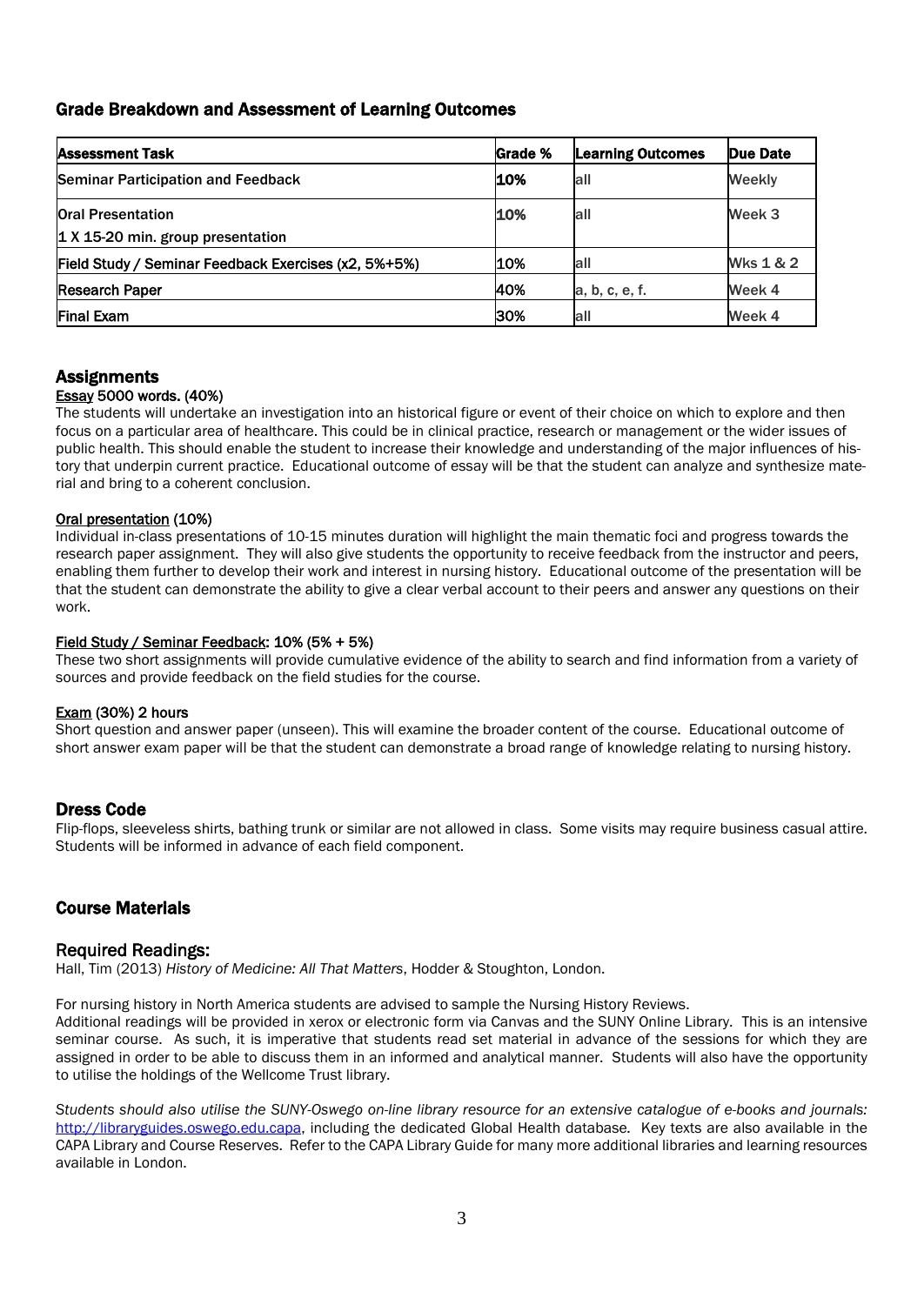## Recommended Reading(s):

Abel-Smith, Brian (1960): History of the Nursing Profession, Heinemann, London.

Baly, Monica (1997): Florence Nightingale and the Nursing Legacy, Whurr Publishers, London.

Bostridge, Mark (2008): Florence Nightingale, The Woman and her Legend, Viking, London.

Bynum, William (2008): A Very Short Introduction to the History of Medicine, Oxford University Press, Oxford.

Carr, E.H. (1961): What is History?, Macmillan, London.

D'Antonio P, Ellen D. Baer E D, Rinker, S D. Lynaugh. J E, Eds. (2007) Nurses' Work: Issues Across Time and Place. Springer publishing Company New York

Dingwall, Robert Rafferty, Anne Marie and Webster Charles (1988): An Introduction to the Social History of Nursing, Routledge, London.

Hall, Tim (2013) *History of Medicine All that matters*, Hodder & Stoughton, London.

Donnison, Jean (1977): Midwives and Medical Men, Heinemann, London.

Marland, Hilary (1993): The Art of Midwifery: Early Modern Midwives in Europe,

Wellcome Institute Series, London.

Marmot, Michael (2015) *The Health Gap, The Challenge of an Unequal World.,* Bloomsbury, London.

Nelson, Sioban (2001): Say Little, Do Much. University of Pennsylvania press. Philadelphia.

Nightingale, Florence (1859): Notes on Nursing, Appleton & Co., New York.

Nolan, Peter (1992): *History of Mental Health Nursing*, Chapman & Hall, London.

Porter, Roy (2002): **Blood & Guts,** Allen Lane Penguin Press, London.

Robinson, Jane (2005): Mary Seacole: The Charismatic Black Nurse who became a Heroine of the Crimea, Constable and Robinson Ltd., London.

Tew, Margaret (1990): Safer Childbirth? A Critical History of Maternity Care, Chapman and Hall, London.

Hall Tim (2013): History of Medicine, all that matters. Hodder & Stoughton, London

Lynaugh J E Editor. et. al. *Nursing History Review*. Springer publishing Co. New York

(These are a collection of American journals in the History of Nursing and it would be very useful for students to have familiarized themselves with content from these journals).

#### Useful Websites and Online Resources

NICE The National Institute of Health & Care Excellence [https://www.nice.org.uk](https://www.nice.org.uk/) Cochrane Library and database [www.cochranelibrary.com](http://www.cochranelibrary.com/)

WHO [www.WHO.int/bulletin/volumes/92/7/14-138131/en/](http://www.who.int/bulletin/volumes/92/7/14-138131/en/)

Libraries, Archives and Interesting Medical Museums

The Kings Fund Centre [www.kingsfund.org.uk](http://www.kingsfund.org.uk/) 

London School of Hygiene and Tropical Medicine [www.lshtm.ac.uk](http://www.lshtm.ac.uk/)

Wellcome Collection [www.wellcomecollection.org](http://www.wellcomecollection.org/)

The Worshipful Society of Apothecaries of London [www.apothecaries.org](http://www.apothecaries.org/)

Chelsea Physic Garden [www.chelseaphysicgarden.co.uk](http://www.chelseaphysicgarden.co.uk/)

RCN Archive Edinburgh www.rcn.org.uk>library>contact

British Librar[y www.bl.uk](http://www.bl.uk/)

Royal College of Midwives [www.rcm.org.uk](http://www.rcm.org.uk/)

Hunterian Museum, Royal College of Surgeons (closed until 2020)

<https://www.rcseng.ac.uk/museums-and-archives/hunterian-museum/>

## Weekly Course Schedule

## Week 1

## Class 1: Introduction to the Course

#### Lecture and Group Discussion:

Introduction to the course. Setting of personal aims and objectives. Set specific goals for individual students to meet their learning needs. Learning outcomes; Useful websites and indicative reading.

Introduction to global health history and the impact over various timespans; understanding the professional identities of nurses and midwives and how much the roles have in common and how they have differed. Students to consider a patient's journey through the timeline of history from a chosen period.

Follow-up Reading:

Hall, T. (2013): 'Preface' from *History of Medicine: All That Matters*

## Class 2: Field Study: The Wellcome Institute

Discussion and Field Study: The History of Science and the Role of the Enlightenment.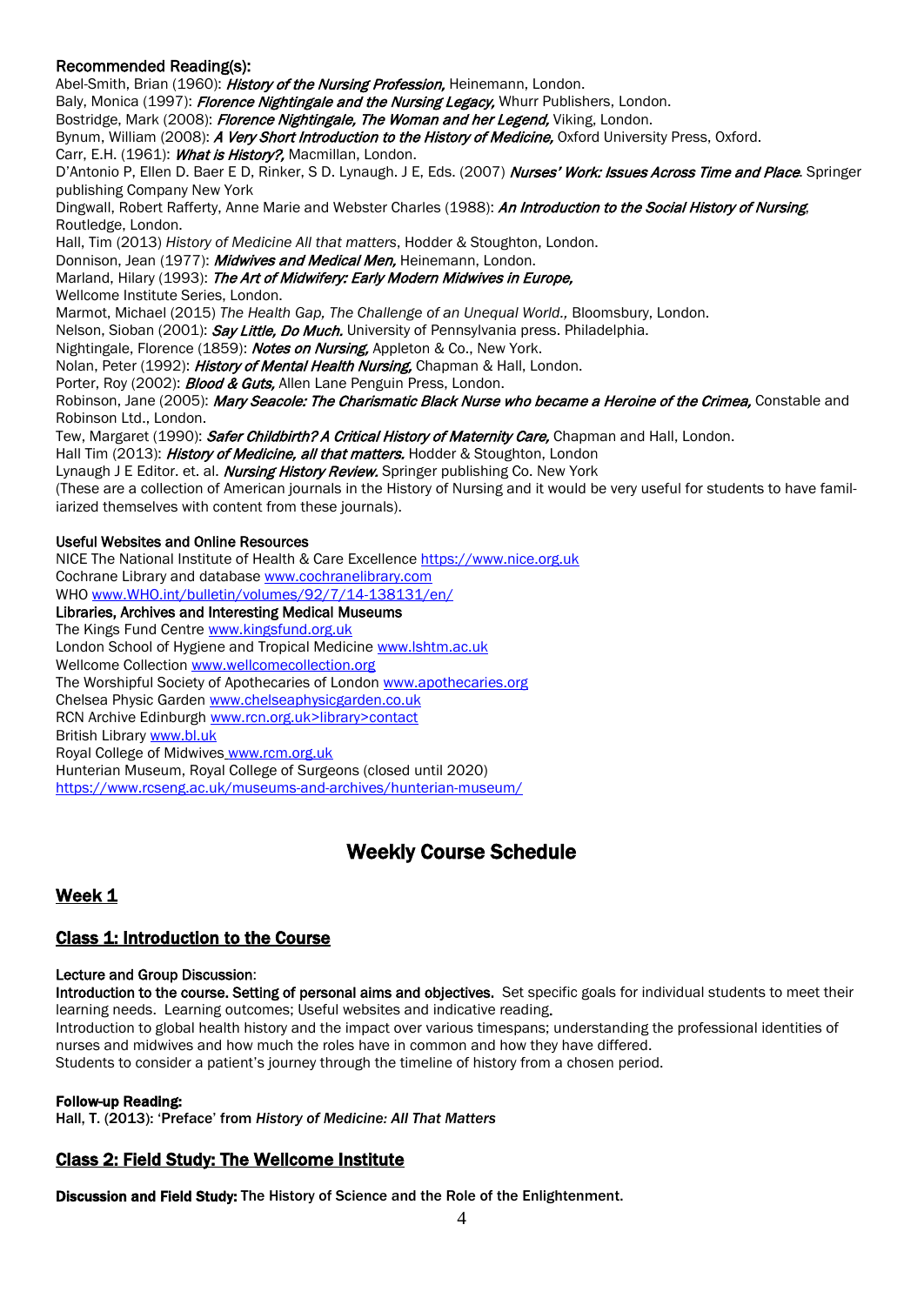Visit to Wellcome Institute to view the Collection, register at library and to be able to access outstanding medical history library. Wellcome Collection [www.wellcomecollection.org](http://www.wellcomecollection.org/)

#### Reading:

Hall, T. (2013): Part II, from *History of Medicine: All That Matters* Porter, Roy (2002): excerpts from *Blood & Guts,* Allen Lane Penguin Press, London.

## Class 3: History of Nursing and Midwifery in Context

Lecture: World History to include the French Revolution, American War of Independence, conflicts and war, and other societal changes pertinent to the course of study. Comparing and contrasting the History of Nursing and Midwifery (introducing major contributors Florence Nightingale and Mary Seacole).

Discussion: Western, Eastern and other cultures' healthcare systems; Impacts of social change and evolving attitudes to social care.

#### Reading:

Excerpts from Baly, Monica (1997) *Florence Nightingale and her Legacy*, Whurr Publishers, London

## FIELD STUDY / SEMINAR FEEDBACK EXERCISE 1

## Week 2

## Class 4: Field Study: The Florence Nightingale Museum

Florence Nightingale and her legacy. Florence Nightingale Museum:<http://www.florence-nightingale.co.uk/>

#### Reading:

Excerpts from Bostridge, Mark (2008) *Florence Nightingale: The Woman and Her Legend*. Viking, London Excerpts from Bynum, William & Helen Eds. (2011) *Great Discoveries in Medicine*. Thames & Hudson Ltd. London

### Class 5: History of Public Health & Epidemiology

Lecture and Discussion: Public Health & Epidemiology, including the history of tuberculosis.

#### Reading:

Excerpts from Bryder, Linda (1988) *Below the Magic Mountain, A Social History of Tuberculosis in Twentieth-Century Britain*. OUP New York

Dormandy, Thomas (1999) *The White Death, A History of Tuberculosis*. The Hambledon Press London Jackson, Mark Ed. (2011): *The Oxford Handbook of the History of Medicine* OUP Oxford, Chapter 21, Graham Mooney, "Historical Demography & Epidemiology", 373–392

#### Class 6: Field Studies: Guy's Hospital Gordon Museum, Operating Theatre and Herb Garret

The Old Operating Theatre Museum[: http://oldoperatingtheatre.com/](http://oldoperatingtheatre.com/) The Gordon Museum of Pathology:<https://www.kcl.ac.uk/gordon/index.aspx>

#### Reading:

Hall, T. (2013): *History of Medicine: All That Matters*, Part III Excerpts from Dally, Ann (1991) Women under the Knife, A History of Surgery. Hutchison Radius London

## Week 3

## Class 7: Philosophy and Ethics in Healthcare History

Lecture and Discussion: The Influences of Philosophy, Religion, Law and Ethics on Healthcare History (and how this has underpinned medical, nursing and midwifery history.) Opportunity to discuss points raised on the course so far and for students to contribute their own views on patients' journeys through history.

Guest Speaker: History of Ante-Natal Care, Professor Mary Nolan (University of Worcester) TBC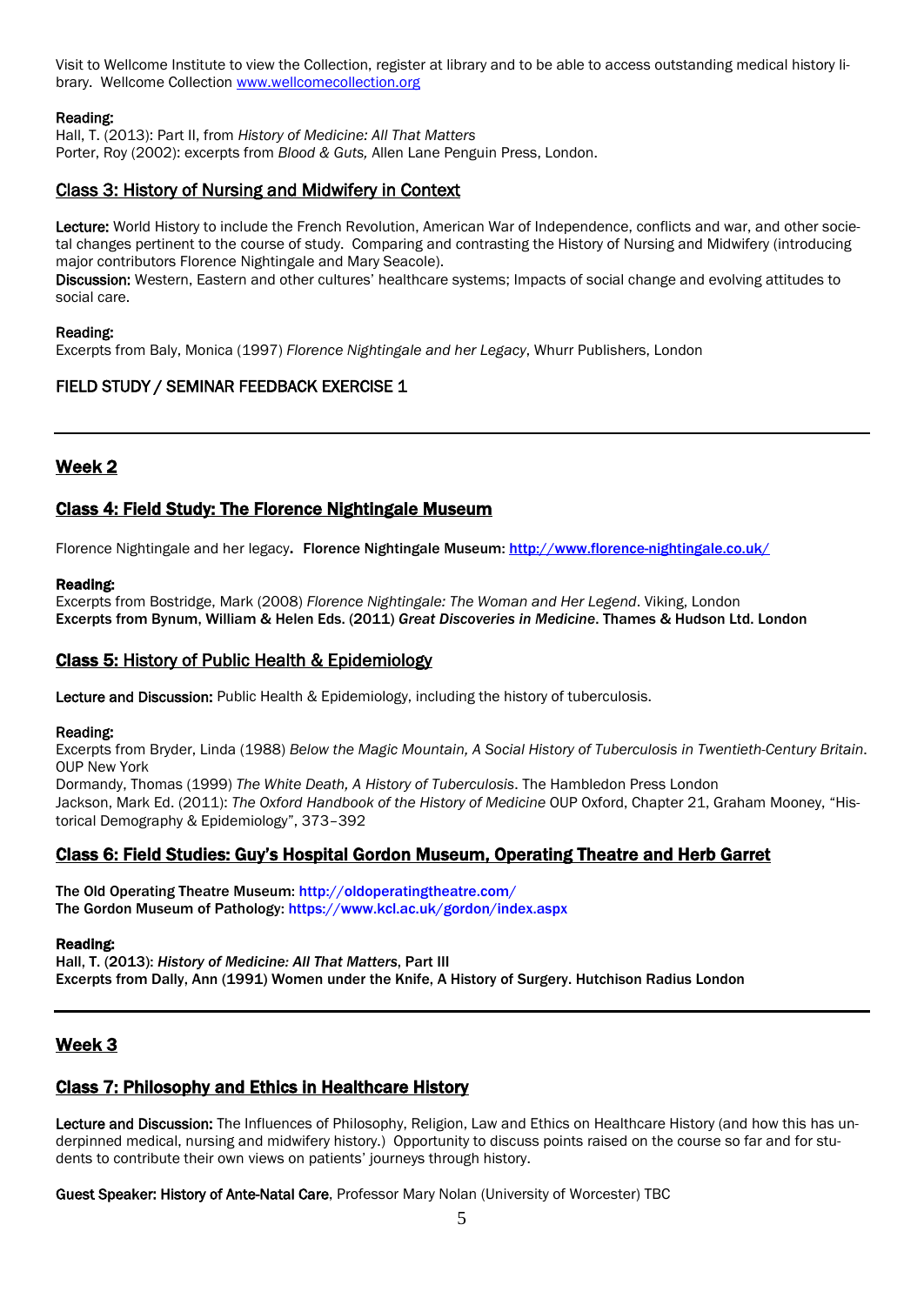#### Reading:

Excerpts from Jonsen, Albert, R. (2000) *A Short History of Medical Ethics*, OUP, Oxford Excerpts from Porter, Roy. (1999) *The Greatest Benefit to Mankind*. Harper Collins, London Excerpts from Tew, Margaret (1990): *Safer Childbirth? A Critical History of Maternity Care*, Chapman Hall, London

## FIELD STUDY / SEMINAR FEEDBACK EXERCISE 2

## Class 8: Cultural Influences on Healthcare Provision

Lecture and Discussion: Global health: cultural influences, with specific reference to the provision of healthcare. Guest Speaker: History of Psychiatry, Professor Peter Nolan (Emeritus Professor Stafford University) TBC

#### Reading:

Excerpts from Tallis, Raymond (2004) *Hippocratic Oaths, Medicine and its Discontents*. Atlantic Books, London Excerpts from Nolan, Peter (1992): *History of Mental Health Nursing*, Chapman Hall, London Excerpts from Rosen, George (1993) *A History of Public Health*, The Johns Hopkins University Press. New York

## STUDENT PRESENTATIONS

## Class 9: Field Studies: Society of Apothecaries and Chelsea Physic Garden

The Worshipful Society of Apothecaries of London [www.apothecaries.org](http://www.apothecaries.org/) Chelsea Physic Garden [www.chelseaphysicgarden.co.uk](http://www.chelseaphysicgarden.co.uk/)

#### Reading: TBC

## Week 4

## Class 10: Comparative Perspectives on Nursing and Midwifery History

Lecture and discussion: The major influences of nursing and midwifery history and how this has impacted on 21<sup>st</sup> century healthcare. Synthesis and review of course content.

#### Guest Speaker on Midwifery History (TBC)

#### Reading:

Excerpts from Tew, Margaret (1990): *Safer Childbirth? A Critical History of Maternity Care*, Chapman Hall, London Excerpts from Donnison, Jean (1977): *Midwives and Men* Heineman London Excerpts from Marland, Hilary (1993): *The Art of Midwifery: Early Modern Midwives in Europe*, Wellcome Institute.

## RESEARCH PAPER DUE

## Class 11: Field Study: Foundling Museum and Bloomsbury, Great Ormond Street Hospital for Children

Walking tour: *City Stories: Medical London – Bloomsbury* and visit to the Coram Foundling Museum. Healthcare, philanthropy and the development of the medical marketplace in London; neonatal and paediatric care.

The Coram Foundling Museum, Bloomsbury[: http://www.foundlingmuseum.org.uk/](http://www.foundlingmuseum.org.uk/) City Stories: Medical London:<https://itunes.apple.com/gb/app/city-stories-medical-london/id368261656?mt=8> Great Ormond Street Hospital[: http://www.gosh.nhs.uk/](http://www.gosh.nhs.uk/)

#### Reading:

Gillian Pugh (2012): *London's Forgotten Children: Thomas Coram and the Foundling Hospital*, Gresham College Public Lecture. Available on Youtube at [https://www.youtube.com/watch?v=E6g0\\_TYmAzA](https://www.youtube.com/watch?v=E6g0_TYmAzA) and as a podcast and transcript at: <https://www.gresham.ac.uk/lectures-and-events/londons-forgotten-children-thomas-coram-and-the-foundling-hospital>